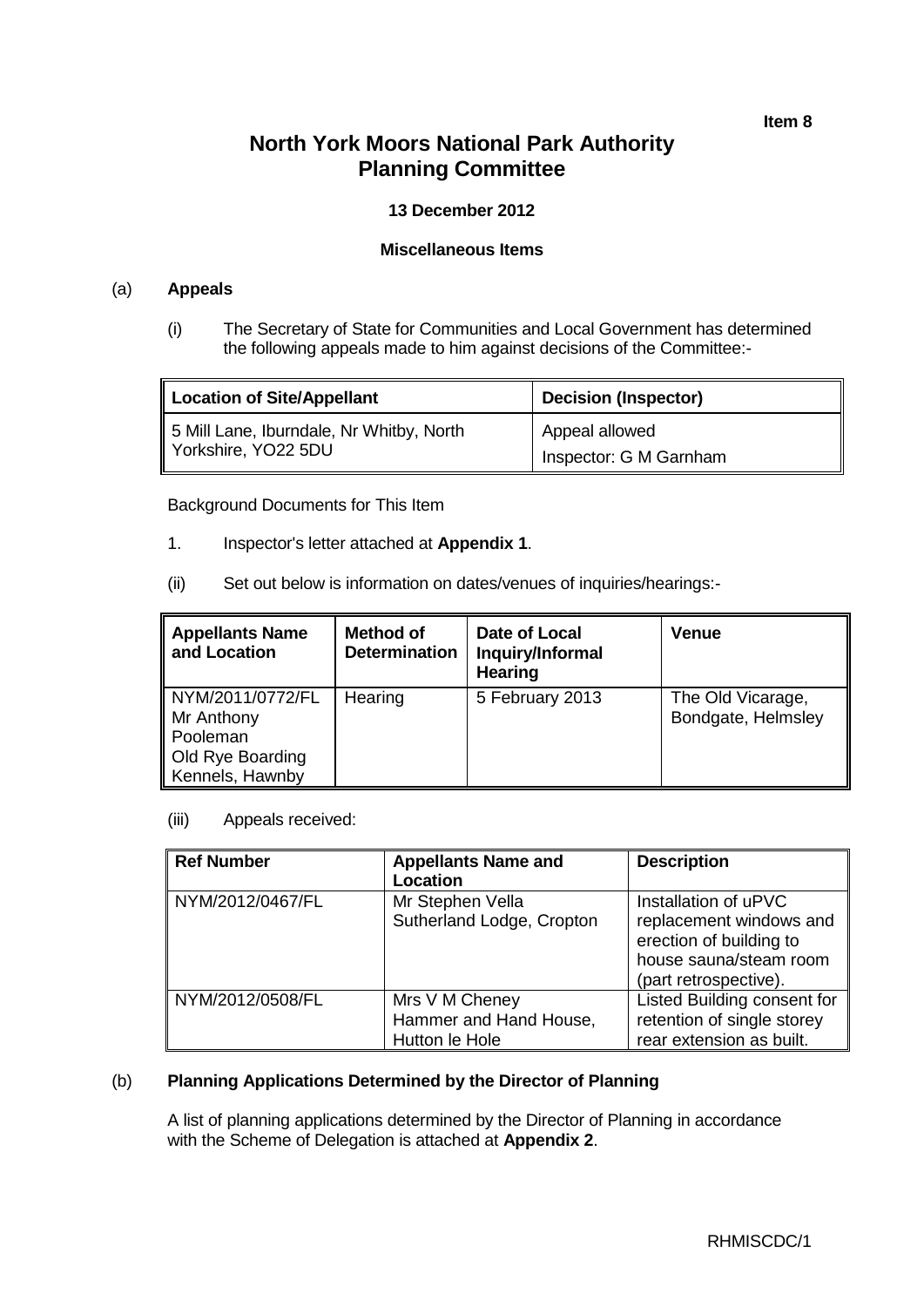**[NB: Members wishing to enquire further into particular applications referred to in the Appendix are asked to raise the matter with the Director of Planning in advance of the meeting to enable a detailed response to be given].**

#### (c) **List of Enforcement Matters Determined by the Director of Planning**

A list of enforcement matters determined by the Director of Planning in accordance with the Scheme of Delegation is attached at **Appendix 3**.

#### (d) **Planning Applications Outstanding for More Than 13 Weeks**

A list of Planning Applications Outstanding for More Than 13 weeks is attached at **Appendix 4**.

**[The individual files will be available for Members to inspect at the meeting].**

Andy Wilson Chief Executive (National Park Officer)

Chris France Director of Planning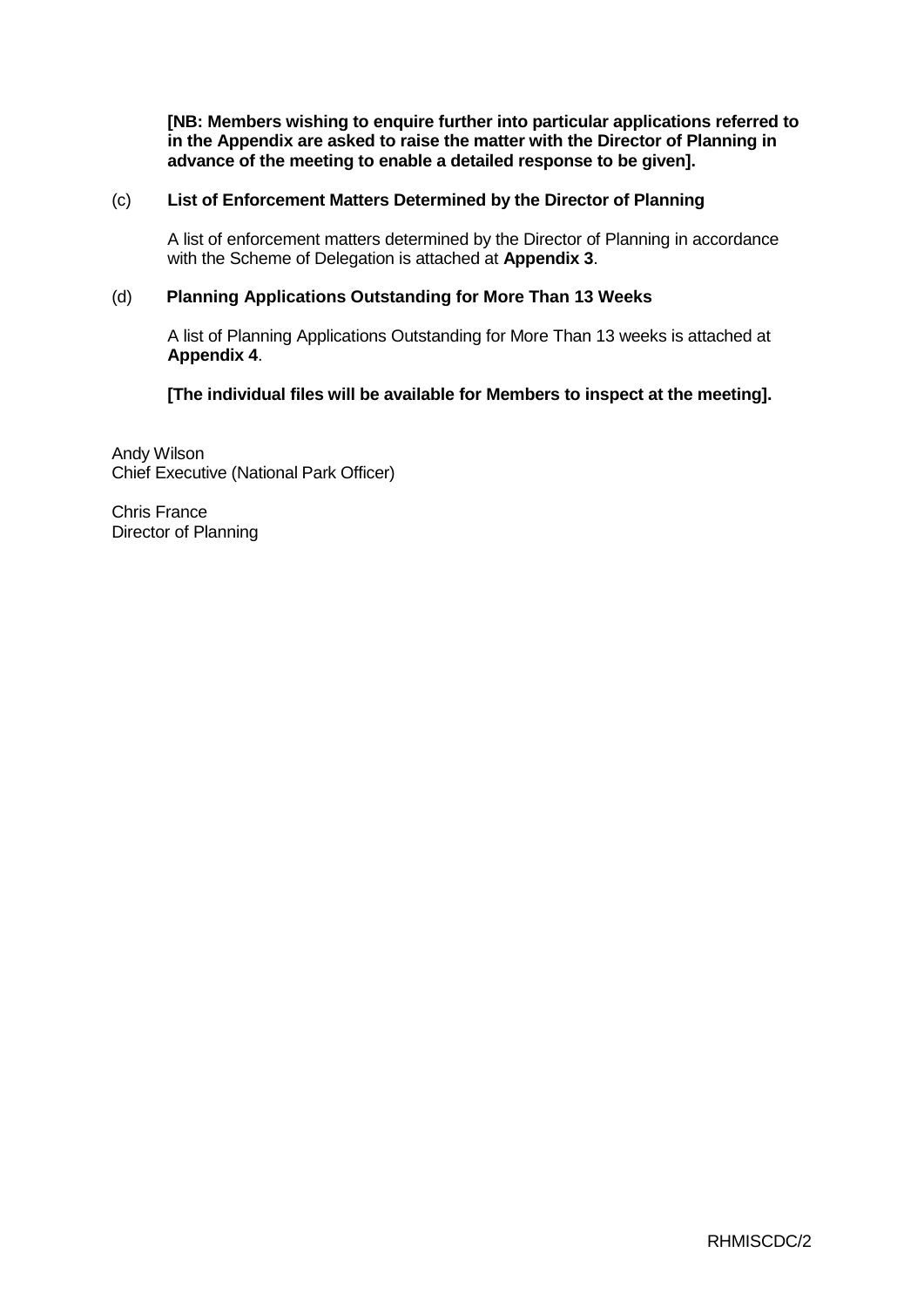

# **Appeal Decision**

Site visit made on 4 October 2012

## **by G M Garnham BA BPHIL MRTPI**

**an Inspector appointed by the Secretary of State for Communities and Local Government** 

**Decision date: 16 October 2012** 

## **Appeal Ref: APP/W9500/D/12/2182178 5 Mill Lane, Iburndale, Nr Whitby, North Yorkshire, YO22 5DU**

- The appeal is made under section 78 of the Town and Country Planning Act 1990 against a refusal to grant planning permission.
- The appeal is made by Mr Robert Crosbie against the decision of North York Moors National Park Authority.
- The application Ref NYM/2012/0315/FL was refused by notice dated 27 June 2012.
- The development proposed is demolition of ground floor conservatory and erection of 2 storey extension to create additional bedroom and ensuite shower room.

## **Decision**

- 1. The appeal is allowed and planning permission is granted for the demolition of a ground floor conservatory and the erection of a two storey extension to create additional bedroom and ensuite shower room at 5 Mill Lane, Iburndale, Nr Whitby, North Yorkshire, YO22 5DU in accordance with the terms of the application Ref NYM/2012/0315/FL, dated 10 May 2012, the plans submitted with it and the revised drawing no. 2037/2C and site location plan submitted thereafter, subject to the following conditions:
	- 1) The development hereby permitted shall begin not later than three years from the date of this decision.
	- 2) The development hereby permitted shall be carried out in accordance with the following approved plans: 1:1250 scale site location plan stamped "11 JUN 2012" by the Council; and drawings no. 2037/1, 2037/2C & 2037/3*.*
	- 3) No development shall take place until details of the materials and means of construction to be used for the external surfaces of the extension hereby approved have been submitted to and approved in writing by the National Park Planning Authority. Development shall be carried out in accordance with the approved details.

#### **Procedural Matter**

2. The site visit had been arranged on an "access required" basis at the request of the appellant. In the event, no one was present at the time of my site visit. I carried out the visit unaccompanied. I consider that I saw all I needed to in order to consider the merits of the proposal and to come to a conclusion. No interests would be prejudiced as a consequence.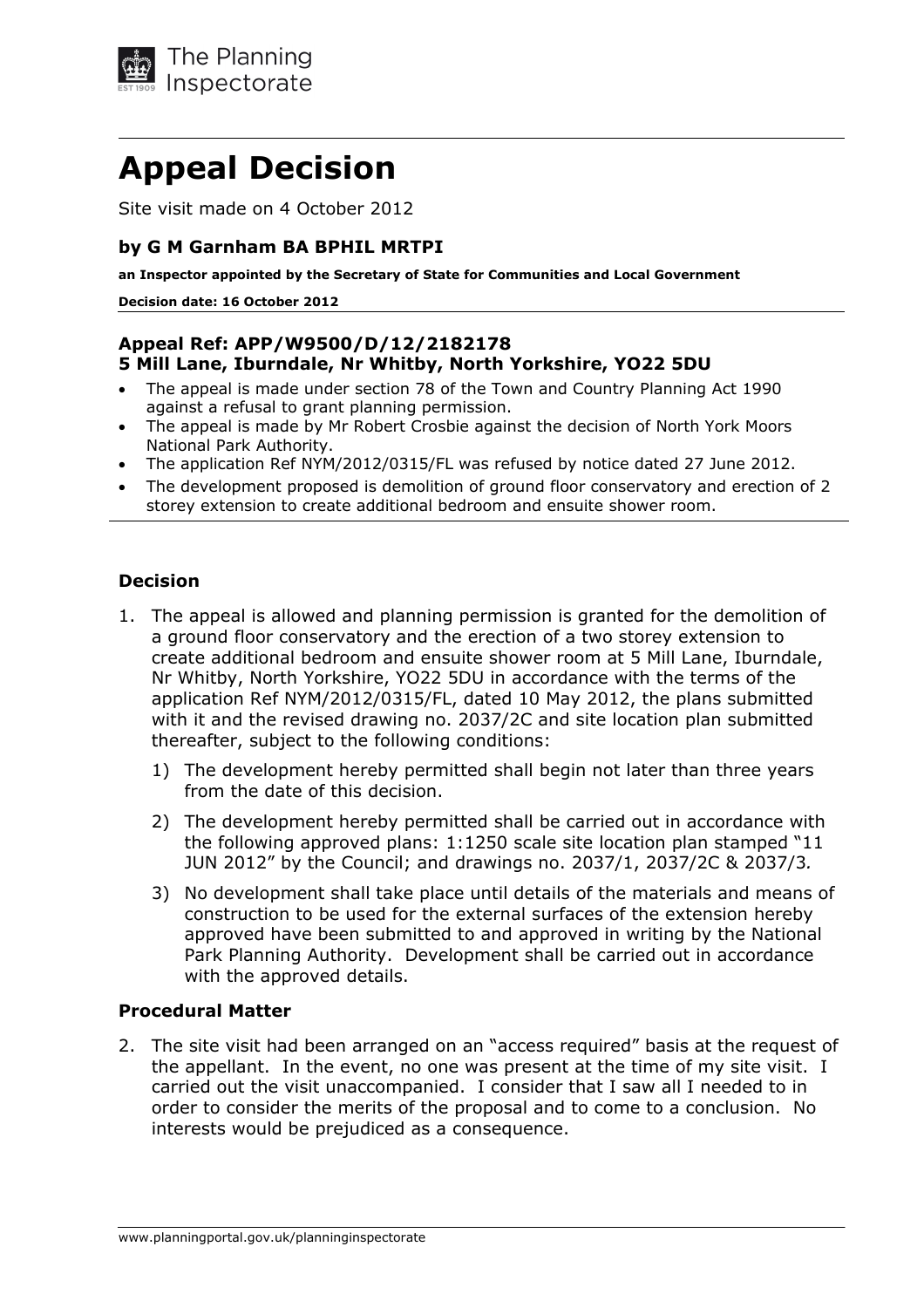## **Main Issues**

3. I consider that these are the effects of the proposal on firstly, the character and appearance of the building; and secondly, the living conditions of the occupiers of nearby residential properties.

## **Reasons**

- 4. The appeal property is a modest cottage at the north end of a short terrace. The existing gable end has an original ground floor lean-to attached to it, beyond which there is a conservatory of more recent construction. The proposal is to remove the conservatory and extend the main gable out to the extent of the conservatory. This would add a good sized bedroom and ensuite to a 2 bedroom cottage, and improve ground floor accommodation.
- 5. The changes since a previous scheme was refused include reducing the sizes of the new windows and omitting a rooflight to the first floor shower room. I understand that a previous planning permission in 2003 that has since lapsed was similar to what is now being proposed.

## *First main issue – effect on character and appearance*

- 6. Because it would be built on the existing lean-to, the front and rear faces of the extension would follow those of the host house. However, the eaves and ridge lines would be set down significantly which, with the stone copings and chimney stack on the main gable being retained, would show a clear distinction between the host and the extension. The use of natural stone copings with carved kneeler stones on the extension, to match the existing, would ensure that historical character is respected and maintained.
- 7. The width of the extension would be more than that of the present 2 storey part of the house. Nonetheless, the existing footprint would not be exceeded. In addition, it is not very clear from the outside where the boundary is between no.5 and no.7. The latter has a ground floor window very close to external door into the lounge at no.5, while at first floor level a blank window straddles the boundary. As they do now, both the house and the extension at no.5 would have a door onto Mill Lane. Overall, I consider that the extension would be in scale with the host house and in keeping with the design and appearance of both no.5 and the terrace as a whole. It would be a relatively small addition to the terrace within a tight knit hamlet of modest properties in an informal layout. The removal of the out-of-character conservatory would also improve the appearance of the building and the locality.
- 8. The drawing shows stone detailing to match the existing house and the use of conservation rooflights. I consider that, in the interests of properly reflecting the character and appearance of the original dwelling, a condition needs to be imposed to enable the Authority to approve the means of construction of the external surfaces as well as to ensure that materials match the existing. In addition, otherwise than as set out in this decision and conditions, and for the avoidance of doubt and in the interests of proper planning, it is necessary that the development shall be carried out in accordance with the approved plans.
- 9. Subject to these conditions, I conclude that the proposal would preserve the character and appearance of the building. There would be no conflict in this respect with Development Policy 19 in the North York Moors National Park Core Strategy and Development Policies document (2008). Among other things, this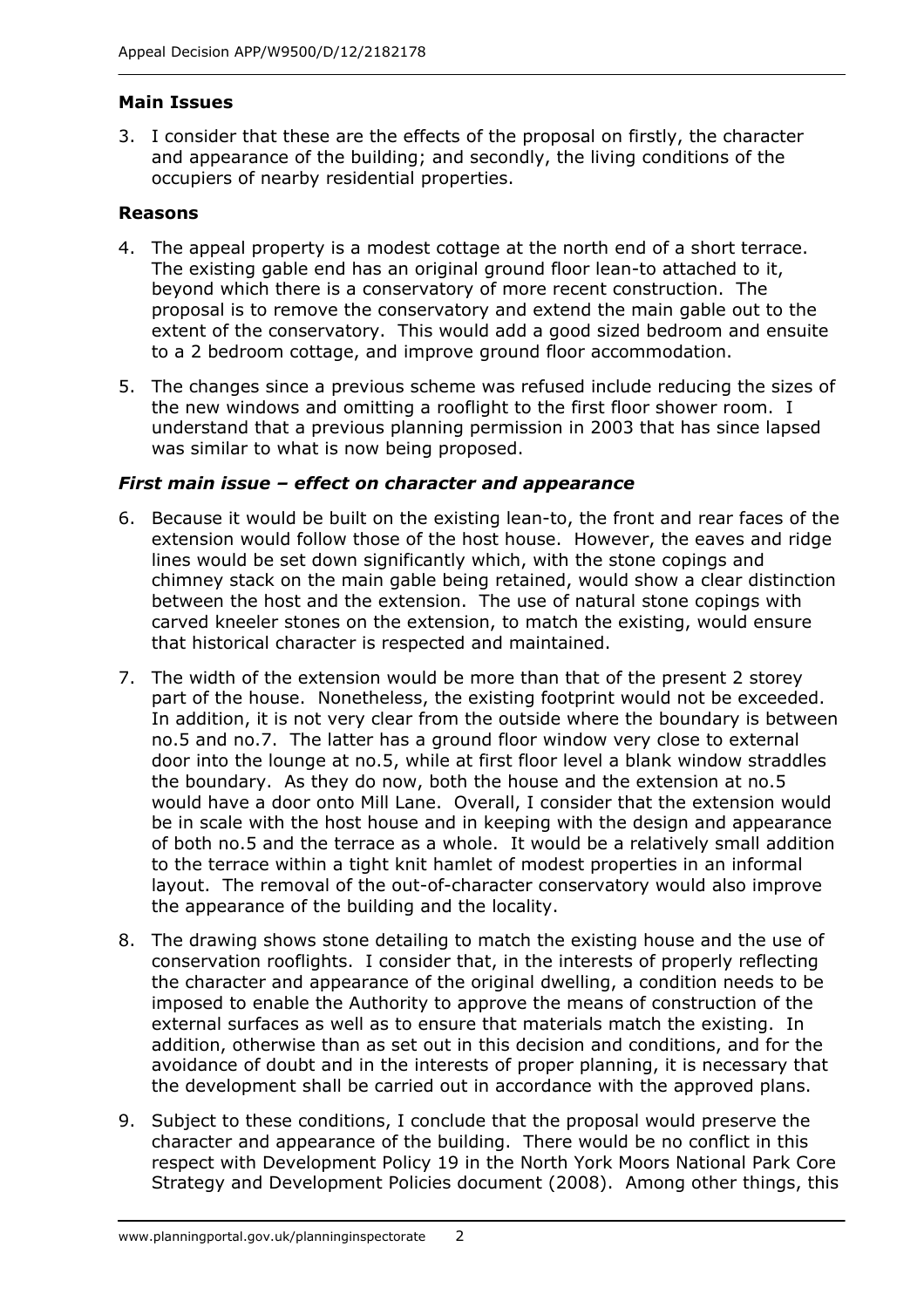policy requires that the scale, height, form, position and design of new householder development does not detract from the character and form of the original dwelling or its setting in the landscape.

## *Second main issue – effect on living conditions*

- 10. The back wall of the main house and at least part of the extension directly abut the large garden of no.7 to the rear. The extension would add to the mid to late afternoon overshadowing of part of the garden. It would also increase the extent of 2 storey development abutting the garden. There would be little or no effect on outlook from within the house at no.7. The garden is large, and on higher ground than ground level at the appeal site. Consequently I consider that the proposal would not adversely affect the use of or outlook from the neighbour's garden to the extent that planning permission should be withheld.
- 11. The occupiers of no.7 are also concerned about the effect that construction works might have on the health of one of them, who is recovering from a stroke. I have sympathy with this predicament, but personal circumstances and construction effects would not normally outweigh the longer term planning merits of a proposal. I have no overriding grounds on which to take a different view in this case.
- 12. The front of the appeal property is quite close to that of no.2 on the opposite side of Mill Lane. The latter is on lower ground than the appeal property, but is angled away from it towards the north. The nearest part of no.2 is already overlooked by the existing first floor window at no.5. The additional rooflights would be further away from no.2 than the existing window, much smaller in size and at a good height above bedroom floor level. In these circumstances I consider that there would be no material or unreasonable increase in overlooking and loss of privacy. Similarly, outlook from the front of no.2 would not be excessively affected and overshadowing would not continue after mid morning. The main private area of no.2 appears to be at the rear, and this would not be affected by the proposal.
- 13. I conclude that the proposal would not have an unduly adverse effect on the living conditions of the occupiers of nearby residential properties, in terms of overbearing effect, overlooking or loss of sunlight. There would be no material conflict with Policy 19 in this respect.

## *Overall conclusion*

- 14. Residents have also objected to the effect of the extension on additional traffic and parking problems and the use of the property as a holiday let. I consider that the extension would be unlikely to add significantly to the amount of traffic or parking generated by the property. I understand that the use of the property as a holiday let perpetuates the existing use and this is not a matter that I am in a position to influence.
- 15. I am not persuaded that any of the objections raised to the proposal should outweigh my conclusions on the main issues. Consequently I conclude overall that planning permission can be given and I uphold the appeal.

*G Garnham*

## INSPECTOR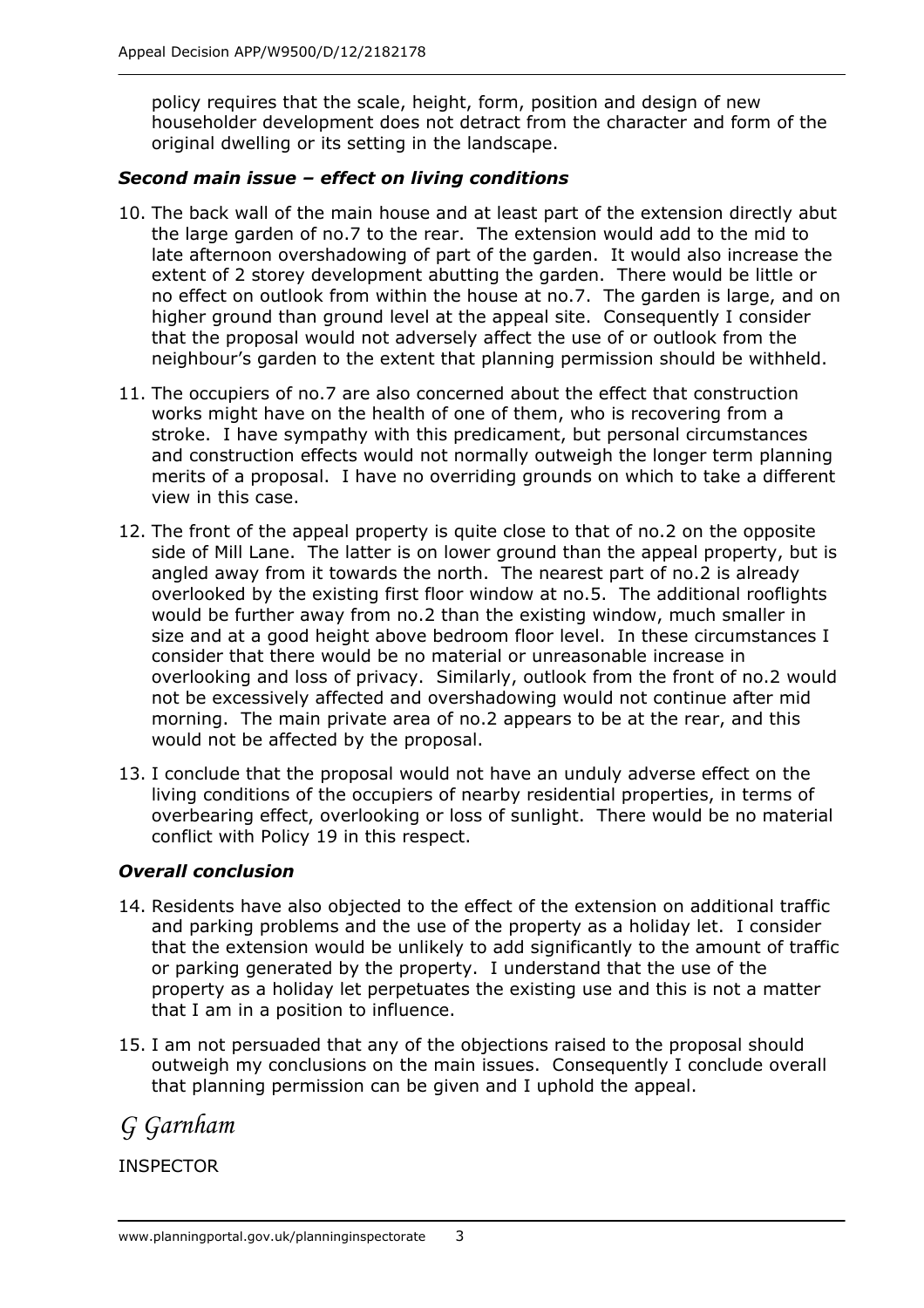| List of Planning Applications Determined by the Director of Planning<br>for the Period from 08/11/2012 to 29/11/2012<br>in the Following Order and then by District:<br><b>Delegated Planning Applications;</b><br>Post Committee Applications;<br>on Expiration of Advertisement;<br>on Receipt of Amended Plans and Further Observations;<br>Approval of Conditions;<br>Applications Adjacent to the Park (3024);<br>Notifications Under Schedule 2, Part 6/7, of<br>The Town & Country Planning (General Permitted Development) Order 1995 |                                                                                                                                                                           |            |
|-----------------------------------------------------------------------------------------------------------------------------------------------------------------------------------------------------------------------------------------------------------------------------------------------------------------------------------------------------------------------------------------------------------------------------------------------------------------------------------------------------------------------------------------------|---------------------------------------------------------------------------------------------------------------------------------------------------------------------------|------------|
| NYM/2012/0650/FL                                                                                                                                                                                                                                                                                                                                                                                                                                                                                                                              | Approved<br>erection of replacement agricultural livestock building<br>at Black Shares, Osmotherley for Yorkshire Water Services                                          | 14/11/2012 |
| NYM/2012/0663/FL                                                                                                                                                                                                                                                                                                                                                                                                                                                                                                                              | Approved<br>alterations, construction of single storey extensions and<br>raising of roof height at Meeks Farm, Carlton in Cleveland<br>for Mr Tony Mason                  | 29/11/2012 |
| NYM/2012/0517/FL                                                                                                                                                                                                                                                                                                                                                                                                                                                                                                                              | Approved<br>re-instatement of door in front elevation at White Horse<br>Cottage, West End, Ampleforth for Ms K Lawford Davies                                             | 12/11/2012 |
| NYM/2012/0599/FL                                                                                                                                                                                                                                                                                                                                                                                                                                                                                                                              | Approved<br>erection of timber garden shed/summerhouse at West Barn,<br>Main Street, Pockley for Mr Craig Sancto                                                          | 12/11/2012 |
| NYM/2012/0604/FL                                                                                                                                                                                                                                                                                                                                                                                                                                                                                                                              | Approved<br>erection of roof and retention of timber building for housing<br>heating system at Nutwood, Low Dalby for Dalby Forest<br>Lodges                              | 22/11/2012 |
| NYM/2012/0638/FL                                                                                                                                                                                                                                                                                                                                                                                                                                                                                                                              | Approved<br>alterations and construction of single storey extensions<br>at The Orchards, Baxtons Road, Helmsley for Mr Martin<br>Constantine                              | 08/11/2012 |
| NYM/2012/0649/FL                                                                                                                                                                                                                                                                                                                                                                                                                                                                                                                              | Approved<br>construction of first floor extension over existing store at<br>Hagg Cottage, Oswaldkirk for Mr Gareth Thomas                                                 | 08/11/2012 |
| NYM/2012/0656/LB                                                                                                                                                                                                                                                                                                                                                                                                                                                                                                                              | Granted<br>Listed Building consent for construction of single storey<br>extension to house heating plant equipment at Church<br>Houses Farm, Farndale for Farndale Estate | 14/11/2012 |
| NYM/2012/0657/FL                                                                                                                                                                                                                                                                                                                                                                                                                                                                                                                              | Approved<br>installation of replacement timber windows at Glebe Farm,<br>Levisham for Mr I Tweddle                                                                        | 14/11/2012 |
| NYM/2012/0658/LB                                                                                                                                                                                                                                                                                                                                                                                                                                                                                                                              | Granted<br>Listed Building consent for installation of replacement timber<br>windows at Glebe Farm, Levisham for Mr I Tweddle                                             | 14/11/2012 |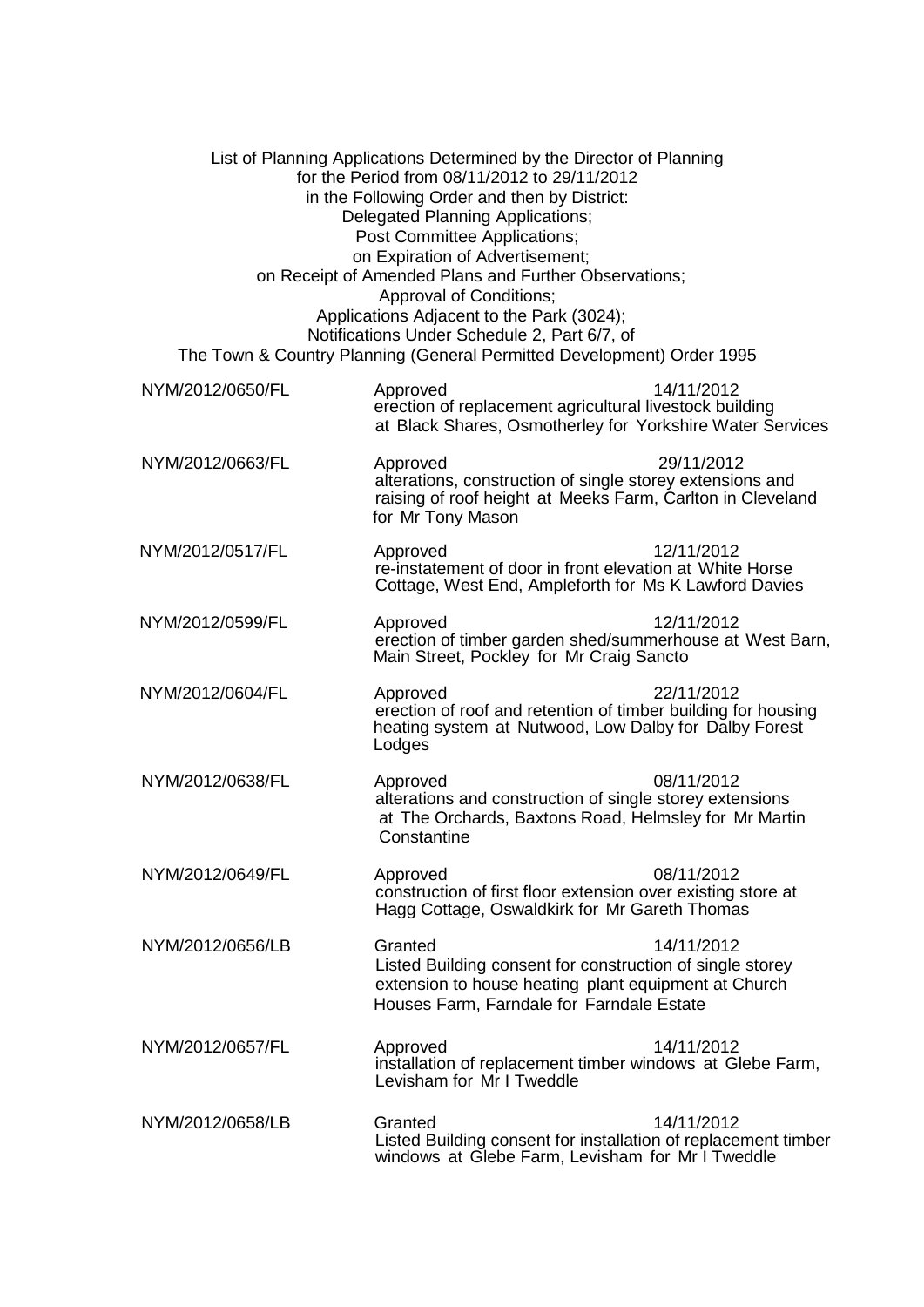| NYM/2012/0666/FL | Approved<br>variation of condition 2 of planning approval<br>NYM/2012/0288/FL to allow the insertion of door to north<br>gable wall, insertion of wood burning stove and erection of<br>associated flue pipe at former farm buildings at Parkgate,<br>Blansby Park Lane, Pickering for Duchy of Lancaster                                                       | 19/11/2012 |
|------------------|-----------------------------------------------------------------------------------------------------------------------------------------------------------------------------------------------------------------------------------------------------------------------------------------------------------------------------------------------------------------|------------|
| NYM/2012/0672/FL | Approved<br>construction of single storey extension to house heating<br>plant equipment at Church Houses Farm, Farndale<br>for Farndale Estate                                                                                                                                                                                                                  | 23/11/2012 |
| NYM/2012/0569/FL | Approved<br>retention of rebuilt barn and conversion of and extension to<br>barn to form 13 no.additional hotel suites, holistic therapy<br>centre, farm shop and 1 no. holiday letting cottage following<br>demolition of corn shed together with construction of<br>conservatory extension to café at Keasbeck Hill Farm,<br>Harwood Dale for Mr John Simpson | 27/11/2012 |
| NYM/2012/0570/FL | Approved<br>permission for a temporary appraisal borehole and<br>associated plant, equipment including drilling rig (max height<br>49 metres) and access arrangements at Ebberston Moor 4<br>Wellsite, Great Moor Road, Hutton Buscel for Viking UK<br>Gas Ltd                                                                                                  | 08/11/2012 |
| NYM/2012/0590/FL | Approved<br>replacement pantile roof and gutters and installation of<br>replacement window to dormer together with insertion of<br>additional window and 2 no. rooflights, alterations to chimney<br>and re-rendering at Tom England's, Slip Top Cottage, High<br>Street, Staithes for Mrs Diana Sharples                                                       | 08/11/2012 |
| NYM/2012/0591/LB | Granted<br>Listed Building consent for internal alterations, replacement<br>pantile roof and gutters and installation of replacement<br>window to dormer together with insertion of additional<br>window and 2 no. rooflights, alterations to chimney and<br>re-rendering at Tom England's, Slip Top Cottage, High<br>Street, Staithesfor Mrs Diana Sharples    | 08/11/2012 |
| NYM/2012/0607/FL | Approved<br>pegged sash window at Anvil Cottage, 11 Primrose Hill,<br>Castleton for Mr Jonathan Holden                                                                                                                                                                                                                                                          | 23/11/2012 |
| NYM/2012/0622/LB | Granted<br>Listed Building consent for internal alterations together with<br>installation of rooflights and reinstatement of windows<br>at Beckside Farm, Fryup for Mr Ian Hogarth                                                                                                                                                                              | 12/11/2012 |
| NYM/2012/0630/FL | Approved<br>installation of ground mounted solar PV array at Fyling Old<br>Hall, Fylingdales for Mr M Whitely                                                                                                                                                                                                                                                   | 12/11/2012 |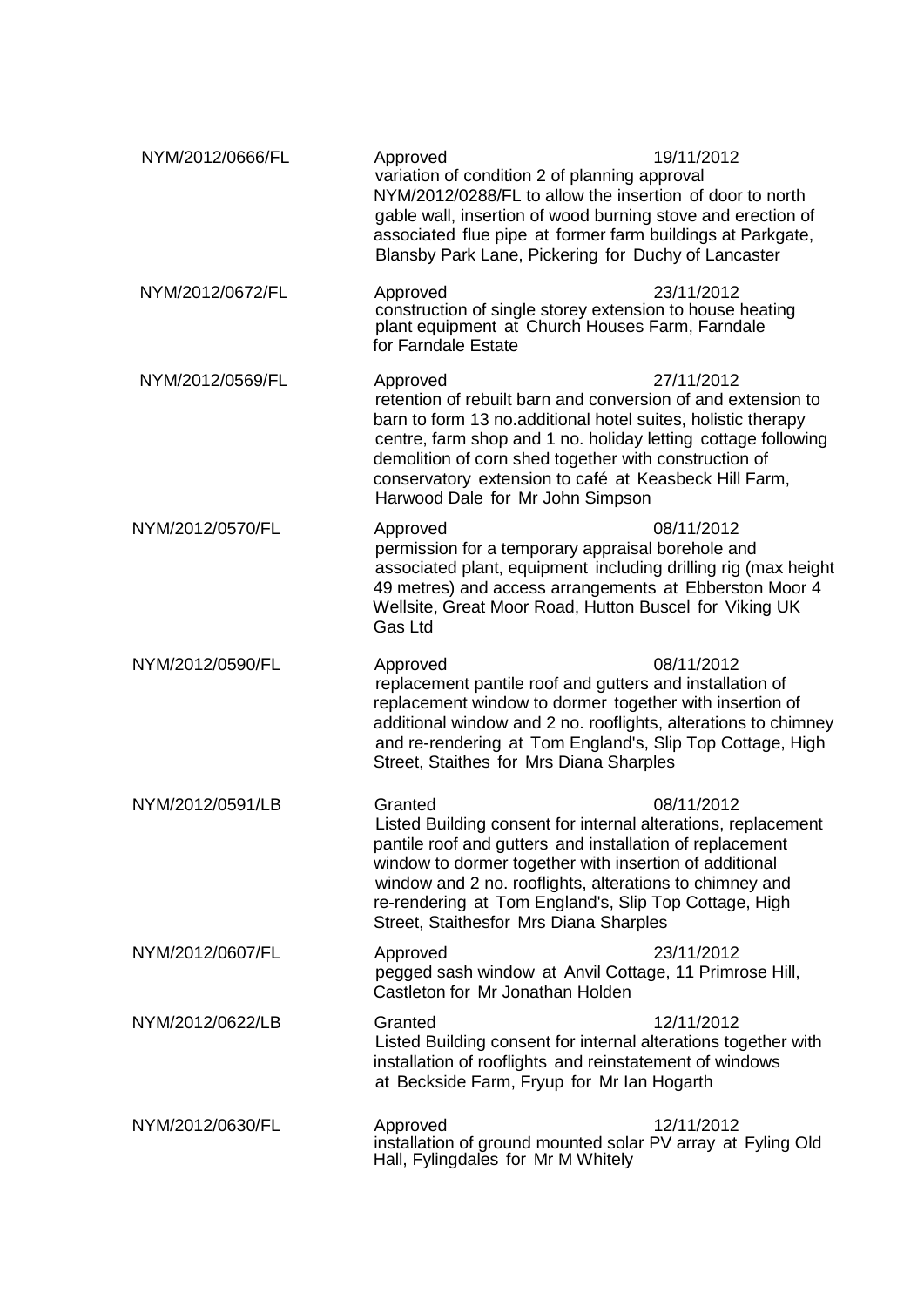| NYM/2012/0645/FL  | Approved<br>installation of replacement 4 no. horizontal sliding sash<br>windows to front elevation at May Cottage, 8 Castlegate,<br>East Ayton for Mr Arthur Green                                                                                                                         | 08/11/2012 |
|-------------------|---------------------------------------------------------------------------------------------------------------------------------------------------------------------------------------------------------------------------------------------------------------------------------------------|------------|
| NYM/2012/0646/LB  | Granted<br>Listed Building consent for installation of replacement 4 no.<br>horizontal sliding sash windows to front elevation at May<br>Cottage, 8 Castlegate, East Ayton for Mr Arthur Green                                                                                              | 08/11/2012 |
| NYM/2012/0651/FL  | Approved<br>construction of single storey extensions, creation of terrace,<br>insertion of rooflights and construction of double garage at<br>Reggit Head, Prospect Field, Robin Hoods Bay for Mr<br>Pennock                                                                                | 19/11/2012 |
| NYM/2012/0652/OHL | Approved<br>proposed diversion of overhead line at Freeze Gill Farm,<br>Troutsdale for Northern Powergrid (Northeast Ltd)                                                                                                                                                                   | 12/11/2012 |
| NYM/2012/0665/CD  | Granted<br>Conservation Area consent for demolition of existing<br>prefabricated building at St Hedda's RC Primary School,<br>Egton Bridge for St Hedda's RC Primary School                                                                                                                 | 21/11/2012 |
| NYM/2012/0667/FL  | Approved<br>variation of condition 1 of planning approval<br>NYM/2007/0587/RE to allow the siting of mobile classroom<br>for a further five years at Glaisdale Primary School,<br>Glaisdale for Children & Young Peoples Service                                                            | 12/11/2012 |
| NYM/2012/0673/FL  | Approved<br>erection of replacement timber shed/garage at West End<br>Bungalow, West End Close, Hinderwell for Mr M Bennett                                                                                                                                                                 | 23/11/2012 |
| NYM/2012/0677/FL  | Approved<br>replacement clay pantiles, rainwater goods and chimney<br>pots, removal of render and re-rendering to dormer on front<br>elevation together with installation of replacement timber<br>double glazed windows and doors at Crag Lea, Seaton<br>Garth, Staithes for Mrs Susan Roe | 20/11/2012 |
| NYM/2012/0679/FL  | Approved<br>variation of condition 5 of planning approval<br>NYM/2011/0272/FL to allow winter storage of catering trailer<br>on site (November to February) at Middlewood Farm,<br>Middlewood Lane, Fylingthorpe for Mrs Victoria Hudson                                                    | 27/11/2012 |
| NYM/2012/0683/FL  | Approved<br>variation of condition 4 of planning approval<br>NYM/2012/0453/FL to allow 30 no. seasonal caravans to<br>occupy the designated seasonal pitches at Whitby Holiday<br>Park, Whitby for Normanhurst Enterprises Ltd                                                              | 27/11/2012 |
| NYM/2012/0684/FL  | Approved<br>construction of two storey extension following demolition of<br>existing conservatory at Whitestone Farm, Downdale Road,<br>Staintondale for Mr Chris Irvine                                                                                                                    | 27/11/2012 |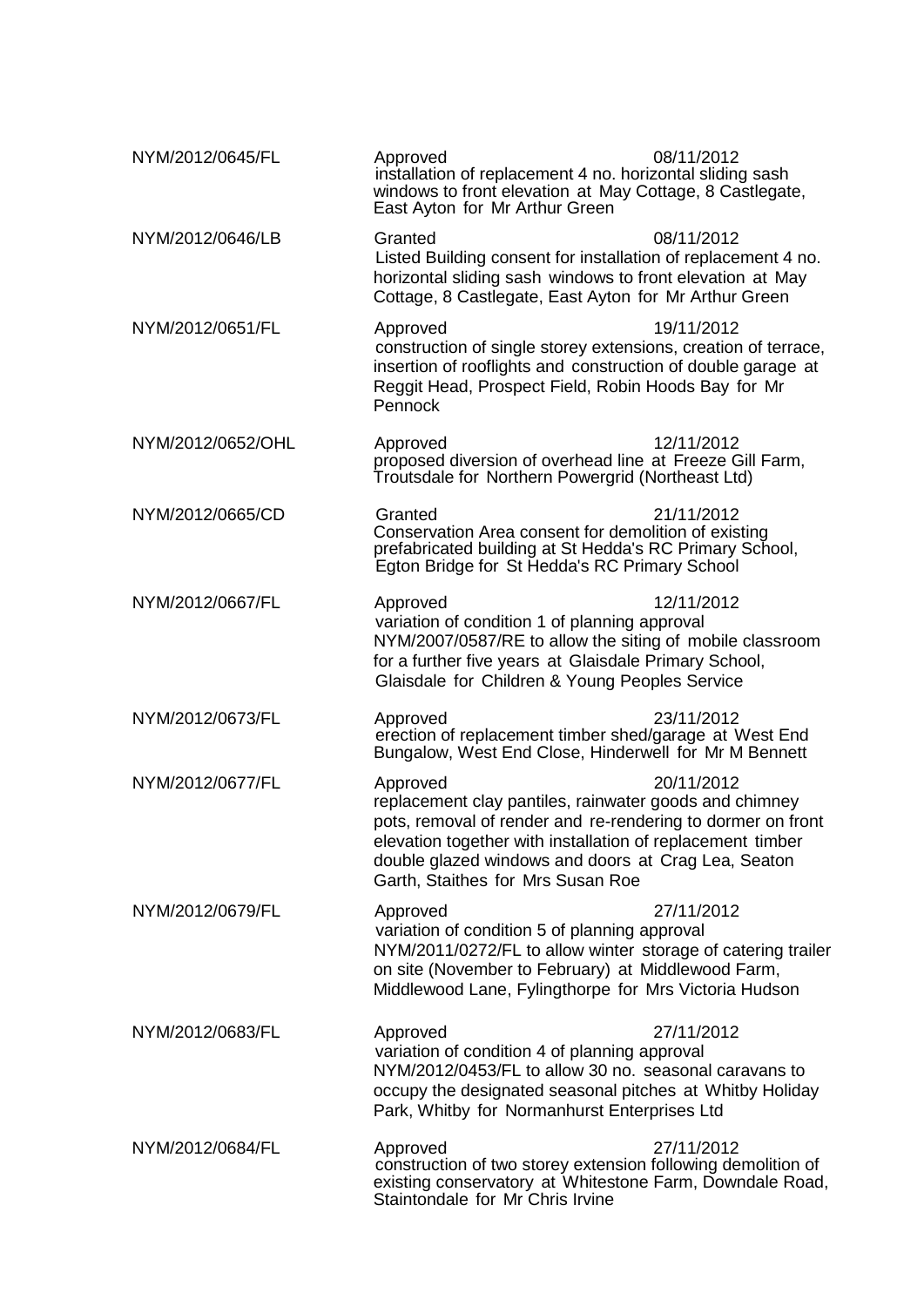NYM/2012/0708/NM Approved 12/11/2012 non material minor amendment to planning approval NYM/2012/0546/FL to allow repositioning and change to the orientation of 1 no. approved switchboard substation building at Cleveland Potash Limited, Boulby Mine, Loftus for Cleveland Potash Limited

## **Notifications**

| NYM/2012/0647/AGRP | Approved<br>Village for The Camphill Village Trust | 08/11/2012<br>re-grading of land following demolition of old sewage works<br>at Old Sewage Works Site, Honey Bee Nest Farm, Botton |
|--------------------|----------------------------------------------------|------------------------------------------------------------------------------------------------------------------------------------|
| NYM/2012/0664/AGRP | Approved                                           | 16/11/2012<br>erection of agricultural storage building together with                                                              |

## **Applications Determined by the Director of Planning on Expiry of Advertisement, Receipt of Further Amended Plans and Observations**

alterations to existing barn at Meeks Farm, Carlton in<br>Cleveland, Middlesbrough for Mr Tony Mason

None to Report

#### **Applications Adjacent to the National Park (3024)**

| 12/02344                                                                                                                         | Change of use of office block (B1) to residential dwelling<br>(C3) at Beacon Works, Rigg Head for Mr Shaun Pollard.                                                                                                                                                                                                                                                                                          |  |
|----------------------------------------------------------------------------------------------------------------------------------|--------------------------------------------------------------------------------------------------------------------------------------------------------------------------------------------------------------------------------------------------------------------------------------------------------------------------------------------------------------------------------------------------------------|--|
|                                                                                                                                  | The Authority has considered the application and made no<br>objection to the proposal                                                                                                                                                                                                                                                                                                                        |  |
| R/2012/0725                                                                                                                      | Erection of 2 temporary 60m monitoring masts (for a 3 year<br>period) on land to the north of Guisborough for Banks<br>Renewable (Bank Field Wind Farm) Limited.                                                                                                                                                                                                                                             |  |
|                                                                                                                                  | The Authority has considered the application and made<br>the following observations:                                                                                                                                                                                                                                                                                                                         |  |
|                                                                                                                                  | The proposed masts would be relatively slim in design and<br>the supporting guy wires would not be readily visible in the<br>wider landscape. Although the site and the proposed<br>development will be visible from the National Park the<br>slender design and temporary nature of the development will<br>mean that there will be no long term detrimental impact on<br>the setting of the National Park. |  |
|                                                                                                                                  | On this basis the Authority has no objections to the proposed<br>development as it will have no long term detrimental impact<br>on the special qualities of the National Park.                                                                                                                                                                                                                               |  |
| <b>Background Documents to this report</b><br>1. Signed reports- dates as given<br>2. Signed letter - dates as given<br>Location | <b>File Ref:</b><br>3022/1<br>3024/1                                                                                                                                                                                                                                                                                                                                                                         |  |

North York Moors National Park Authority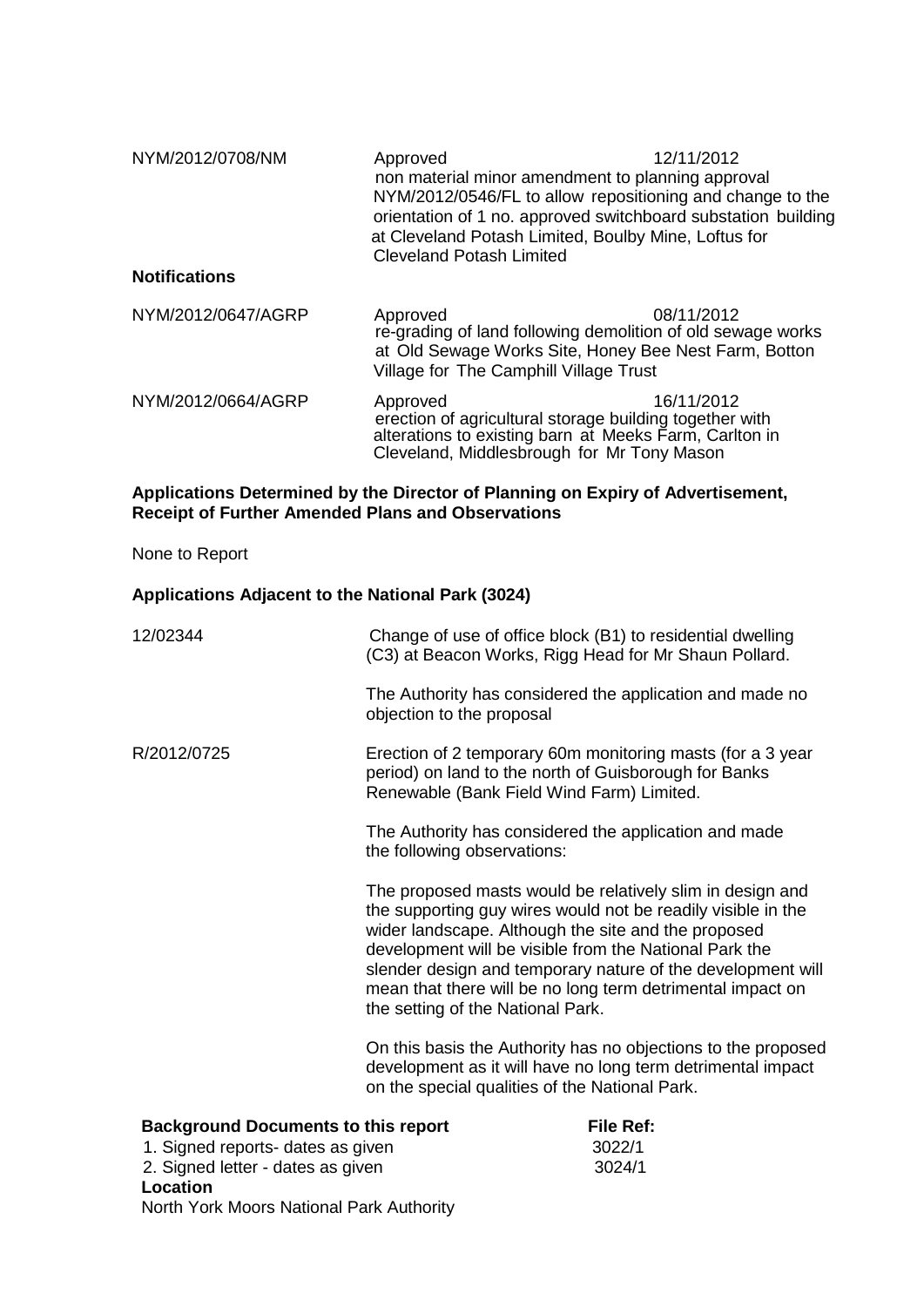#### **List Of Enforcement Matters Determined By The Director Of Planning**

## **For The Period – October 2012**

## **File No. Development & Address Decision Taken**

- 274/2007 Coney Springs, Ravenscar Non-compliance with approved plans for extension and workshop Not expedient to pursue
- 324/2008 East Cliffe Farm, Danby Untidy Site Not expedient to take action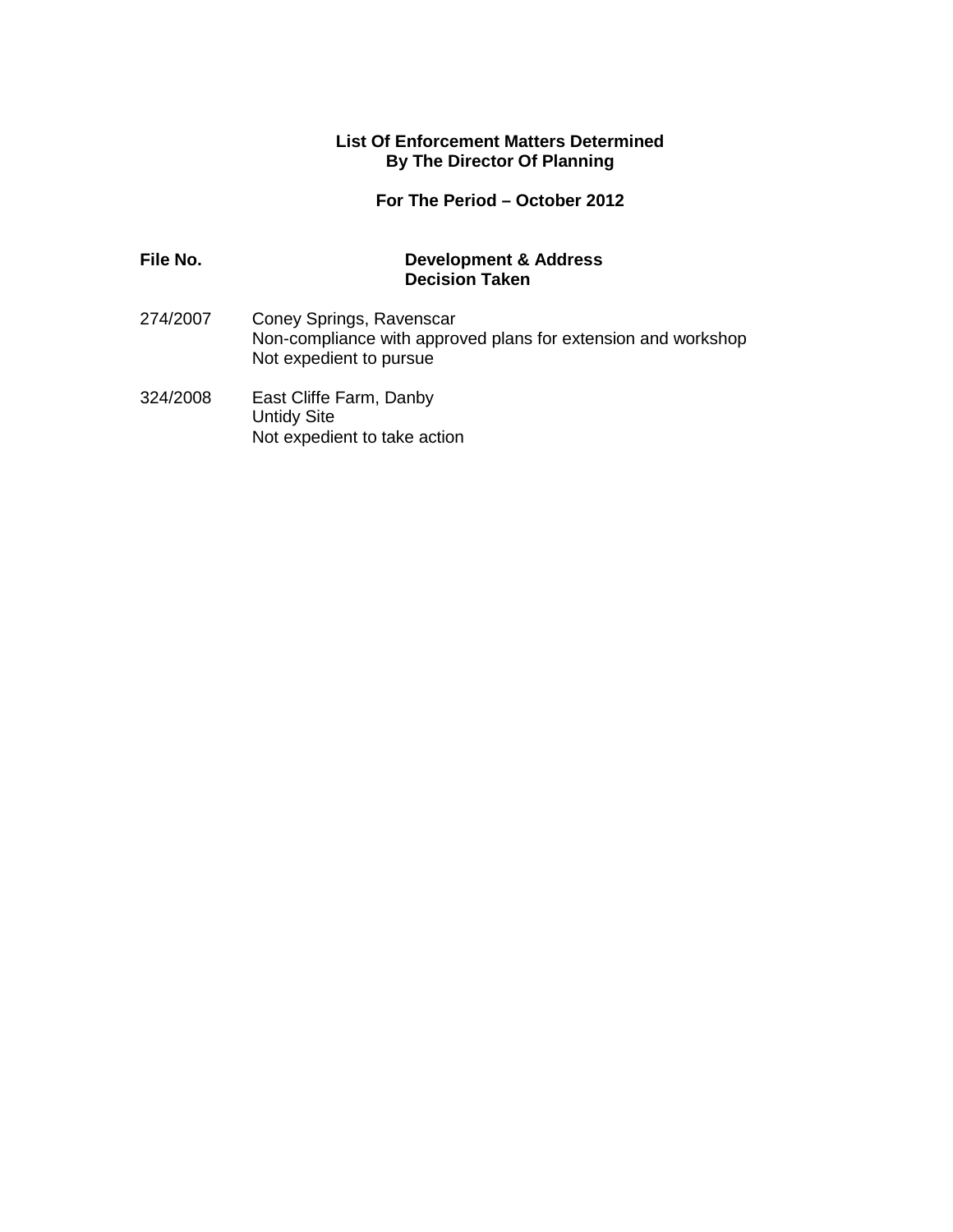| <b>Planning Applications Outstanding for More Than 13 Weeks</b> |  |
|-----------------------------------------------------------------|--|
| Position as of 23 November 2012                                 |  |

| 27/04/2010 | NYM/2010/0311/FL | conversion of existing garage building to form<br>1 no. residential dwelling at The Garage,<br>Stoneley Woods, Fadmoor                                                                                                                    |
|------------|------------------|-------------------------------------------------------------------------------------------------------------------------------------------------------------------------------------------------------------------------------------------|
|            |                  | <b>Awaiting Section 106 Agreement</b>                                                                                                                                                                                                     |
| 27/09/2010 | NYM/2010/0758/FL | conversion and partial rebuilding of redundant<br>farm buildings to form four residential units<br>and ancillary storage/garage/farm office<br>(revised scheme to NYM4/025/0009)<br>(retrospective) at Binkleys Farm, Silpho              |
|            |                  | Applicant's agent confirmed wishes to<br>proceed with application and intends to<br>submit amended details                                                                                                                                |
| 27/09/2010 | NYM/2010/0759/LB | Listed Building consent for conversion and<br>partial rebuilding of redundant farm buildings<br>to form four residential units and ancillary<br>storage/garage/farm office (revised scheme to<br>NYM4/025/0009A) at Binkleys Farm, Silpho |
|            |                  | Applicant's agent confirmed wishes to<br>proceed with application and intends to<br>submit amended details                                                                                                                                |
| 15/02/2011 | NYM/2010/0979/FL | change of use and alterations to existing<br>petrol sales and office building to form 1 no.<br>dwelling at building and land opposite,<br>Fylingdales Service Station, Nr Flask Inn,<br>Fylingdales                                       |
|            |                  | <b>Awaiting Section 106 Agreement</b>                                                                                                                                                                                                     |
| 19/05/2011 | NYM/2011/0290/FL | erection of 8 no. affordable dwellings and<br>associated landscaping, access, parking and<br>land drainage arrangements (provision of<br>SUDS pond) (revised scheme to<br>NYM/2010/0227/FL) at land on Hinderwell<br>Lane, Runswick Bay   |
|            |                  | <b>Awaiting Section 106 Agreement</b>                                                                                                                                                                                                     |
| 13/07/2011 | NYM/2011/0389/FL | conversion of garage store and vacant shop to<br>form local occupancy letting live/work unit<br>together with 2 no. local occupancy letting<br>dwellings at Central Garage, High Street,<br>Castleton                                     |
|            |                  | <b>Awaiting Section 106 Agreement</b>                                                                                                                                                                                                     |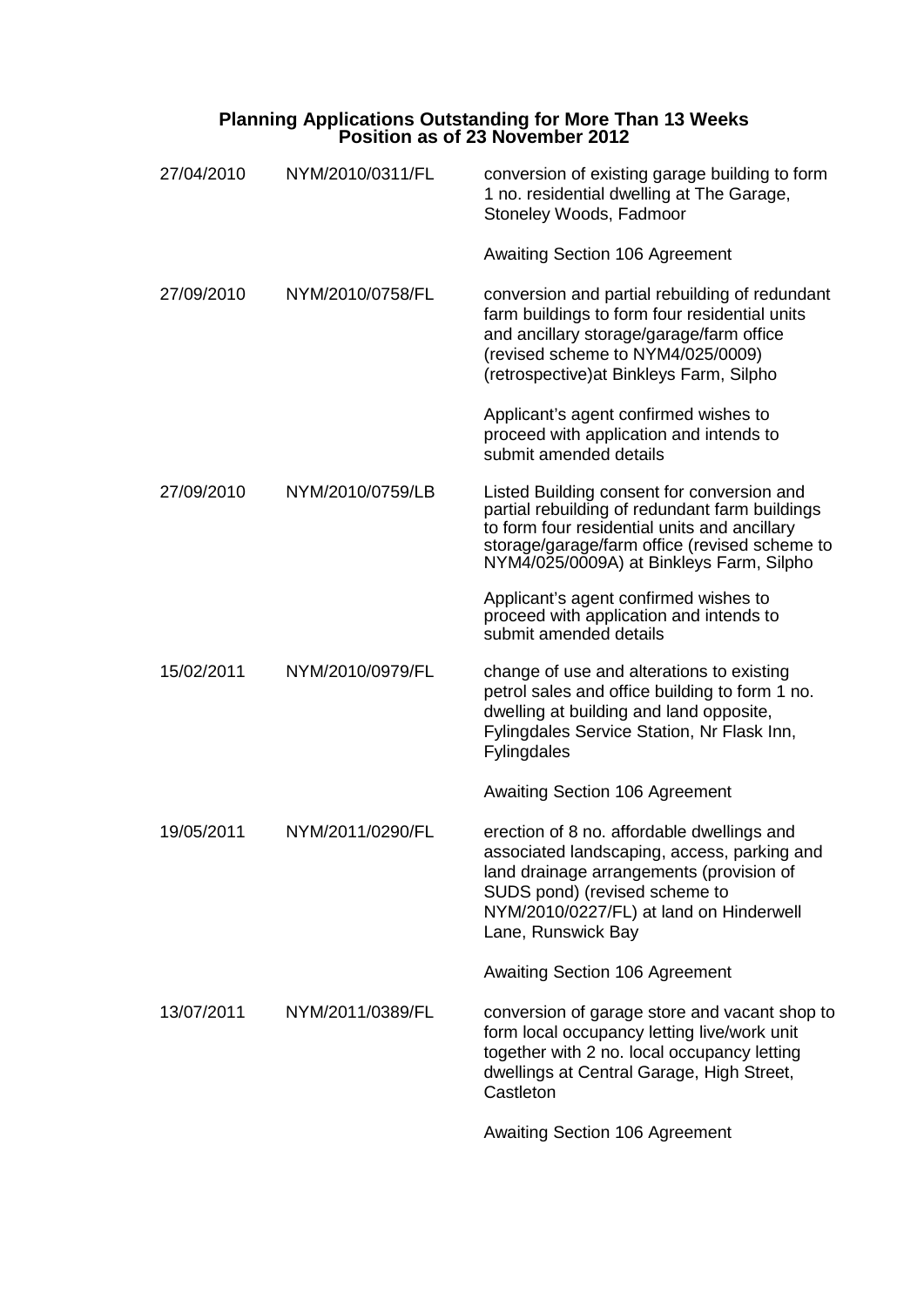| 01/09/2011 | NYM/2011/0535/FL  | variation of condition 9 of planning approval<br>NYM/4/024/0106A/PA to allow the use of<br>Daisy Cottage, Stable Cottage and Cart<br>Cottage (holiday cottages) as permanent local<br>occupancy letting dwellings at Wayside Farm,<br>Whitby Road, Cloughton                                                            |
|------------|-------------------|-------------------------------------------------------------------------------------------------------------------------------------------------------------------------------------------------------------------------------------------------------------------------------------------------------------------------|
|            |                   | <b>Awaiting Section 106 Agreement</b>                                                                                                                                                                                                                                                                                   |
| 26/08/2011 | NYM/2011/0552/FL  | construction of 1 no. single storey dwelling<br>with amenity space together with creation of<br>amenity space for existing 2 no. flats at land at<br>Brook Lane, Thornton le Dale                                                                                                                                       |
|            |                   | <b>Awaiting Section 106 Agreement</b>                                                                                                                                                                                                                                                                                   |
| 09/11/2011 | NYM/2011/0696/FL  | change of use and alterations to The Surgery<br>to form residential local occupancy letting<br>living accommodation at The Surgery & The<br>Cottage, Spring House Farm, Great<br><b>Broughton</b>                                                                                                                       |
|            |                   | <b>Awaiting Section 106 Agreement</b>                                                                                                                                                                                                                                                                                   |
| 12/12/2011 | NYM/2011/0800/CLE | certificate of lawfulness for use of land for the<br>siting of a static caravan for holiday use in<br>excess of ten years at Summerfield Farm,<br>Hawsker                                                                                                                                                               |
|            |                   | Awaiting legal advice                                                                                                                                                                                                                                                                                                   |
| 12/12/2011 | NYM/2011/0813/FL  | alterations and extensions to provide<br>additional floorspace to cafe & shop along<br>with additional storage rooms. Provision of a<br>separate shower and toilet facilities together<br>with use of land for the siting of tents and<br>5 no. camping pods and also overflow parking<br>area at Lordstones, Chop Gate |
|            |                   | <b>Awaiting Section 106 Agreement</b>                                                                                                                                                                                                                                                                                   |
| 13/12/2011 | NYM/2011/0817/CLP | certificate of lawfulness for proposed use of<br>land as a holiday caravan site without<br>restriction on number of caravans or their<br>siting or seasonality of use at Flask Inn<br>Holiday Home Park, Fylingdales                                                                                                    |
|            |                   | Awaiting legal advice                                                                                                                                                                                                                                                                                                   |
| 17/01/2012 | NYM/2011/0839/FL  | erection of a 5 kW wind turbine (maximum<br>height to blade tip 15 metres approx) at<br>Millinder House, Westerdale                                                                                                                                                                                                     |
|            |                   | Bird Survey received and awaiting<br>re-consultation responses                                                                                                                                                                                                                                                          |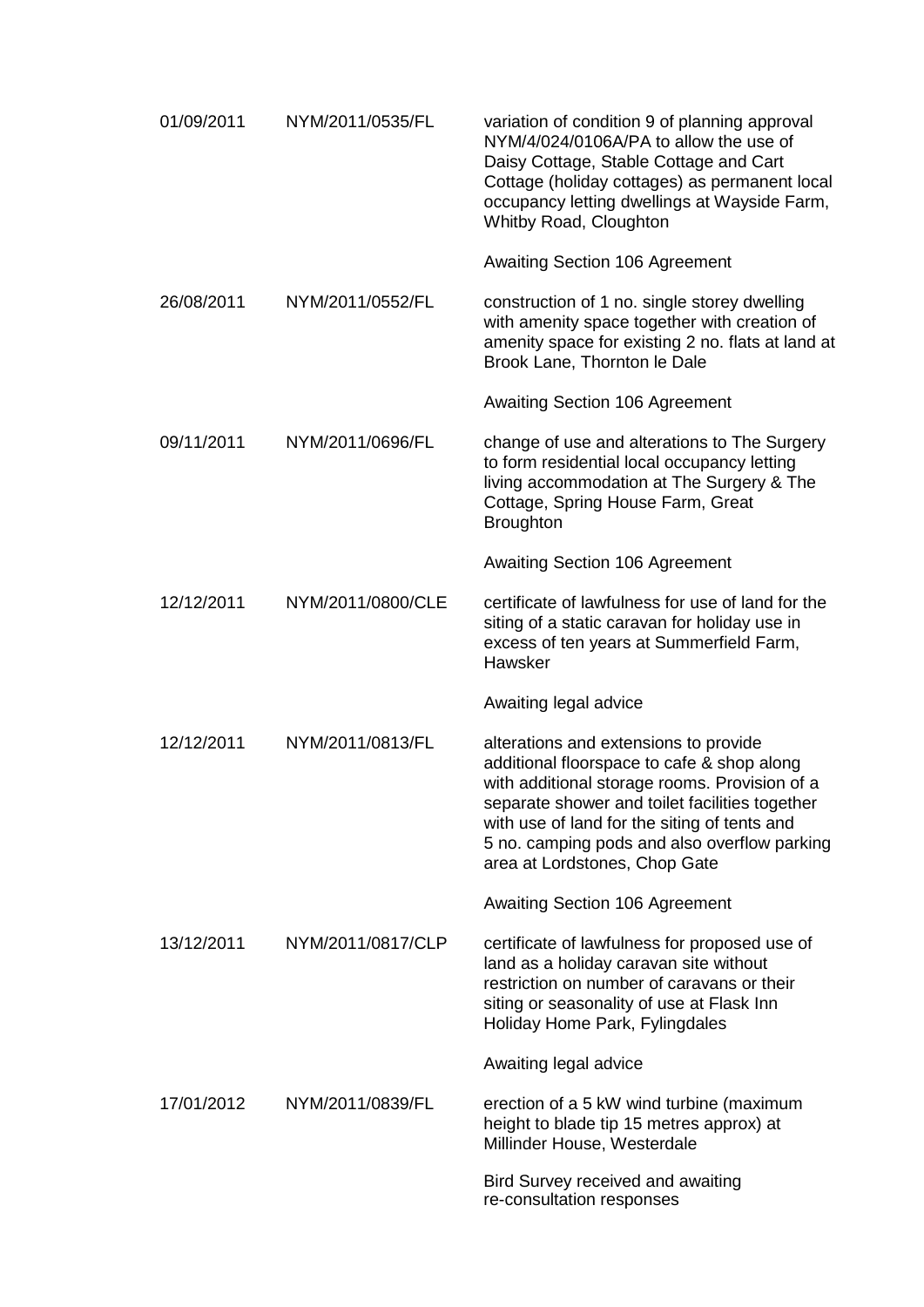| 13/01/2012 | NYM/2012/0008/FL | variation of condition 4 of planning approval<br>NYM3/028/0007C/PA to allow the 2 no.<br>holiday units to also be used as local<br>occupancy letting units at Chapmans Cottage,<br>Cold Kirby                                                                                                            |
|------------|------------------|----------------------------------------------------------------------------------------------------------------------------------------------------------------------------------------------------------------------------------------------------------------------------------------------------------|
|            |                  | <b>Awaiting Section 106 Agreement</b>                                                                                                                                                                                                                                                                    |
| 09/02/2012 | NYM/2012/0084/FL | variation of condition 3 of planning approval<br>NYM/2010/0646/FL to allow the holiday<br>cottages to be used as local occupancy letting<br>dwellings at Church Houses Farm, Farndale                                                                                                                    |
|            |                  | <b>Awaiting Section 106 Agreement</b>                                                                                                                                                                                                                                                                    |
| 21/03/2012 | NYM/2012/0154/FL | variation of condition 3 of planning approval<br>NYM/2003/0923/FL to allow the annexe to be<br>used as a local needs letting dwelling at Lan<br>Franc, Front Street, Grosmont                                                                                                                            |
|            |                  | <b>Awaiting Section 106 Agreement</b>                                                                                                                                                                                                                                                                    |
| 18/07/2012 | NYM/2012/0175/FL | conversion of and extension to disused<br>commercial buildings to form 1 no. dwelling<br>with associated garden and parking at Old<br>Joiners Shop, Wrench Green, Scarborough                                                                                                                            |
|            |                  | Awaiting additional information from Agent                                                                                                                                                                                                                                                               |
| 02/05/2012 | NYM/2012/0274/CU | change of use of and alterations and<br>extension to former vicarage community<br>facility (The Hope Room) to form domestic<br>double garage (revised scheme to<br>NYM/2011/0575/CU) together with external<br>alterations to dwelling at The Hope Room and<br>Canons Garth, Canons Garth Lane, Helmsley |
|            |                  | Amended plans received and awaiting<br>re-consultation responses                                                                                                                                                                                                                                         |
| 02/05/2012 | NYM/2012/0275/LB | Listed Building consent for alterations and<br>extension to former vicarage community<br>facility (The Hope Room) to enable its use as<br>a domestic double garage together with<br>internal and external alterations to dwelling at<br>The Hope Room and Canons Garth, Canons<br>Garth Lane, Helmsley   |
|            |                  | Amended plans received and awaiting<br>re-consultation responses                                                                                                                                                                                                                                         |